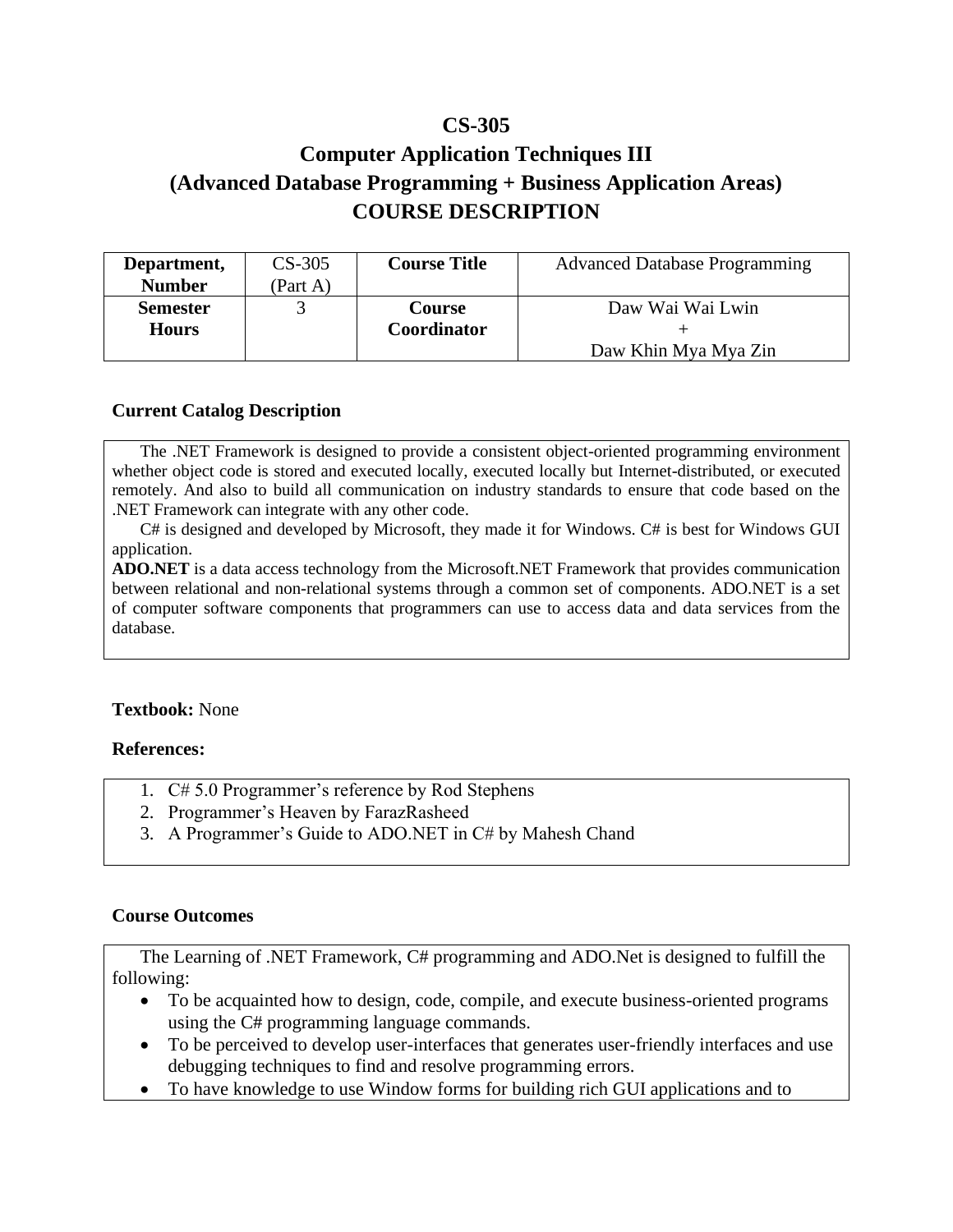create rich database applications using ADO.NET.

- To understand the development of applications on the Microsoft platform by using C# general-purpose language was originally designed by Microsoft for being pleasant and well-designed.
- To get the developer experience for building, deploying, and running applications and services that use .**NET** technologies, such as Windows-based applications.

#### **Major Topics Covered in the Course**

- 1. Fundamental construct (types and variables)
- 2. Expressions and Operators
- 3. Flow of controls statements
- 4. Classes and methods
- 5. Arrays and Collection objects
- 6. Delegates and lambda expression
- 7. Query by LINQ
- 8. SQL Server Database
- 9. Data Access using ADO.Net objects

| Department,<br><b>Number</b>    | $CS-305$<br>(Part $B^{\gamma}$ | <b>Course Title</b>          | <b>Business Application Areas</b> |
|---------------------------------|--------------------------------|------------------------------|-----------------------------------|
| <b>Semester</b><br><b>Hours</b> |                                | <b>Course</b><br>Coordinator |                                   |

#### **Current Catalog Description**

This subject covers the concepts of budget and budgetary control, variance analysis, financial information systems, marketing information systems, manufacturing and production information systems and human resource information system concerned with business application areas.

#### **Textbook:** None

#### **References:**

1. Management Information System Kennth C. Laudon, Jone P. Laudon

#### **Course Outcomes**

|  |  | The Learning of this course to fulfill the following: |                                                                                 |  |  |
|--|--|-------------------------------------------------------|---------------------------------------------------------------------------------|--|--|
|  |  |                                                       | • To apply the methods and procedures of management accounting, with particular |  |  |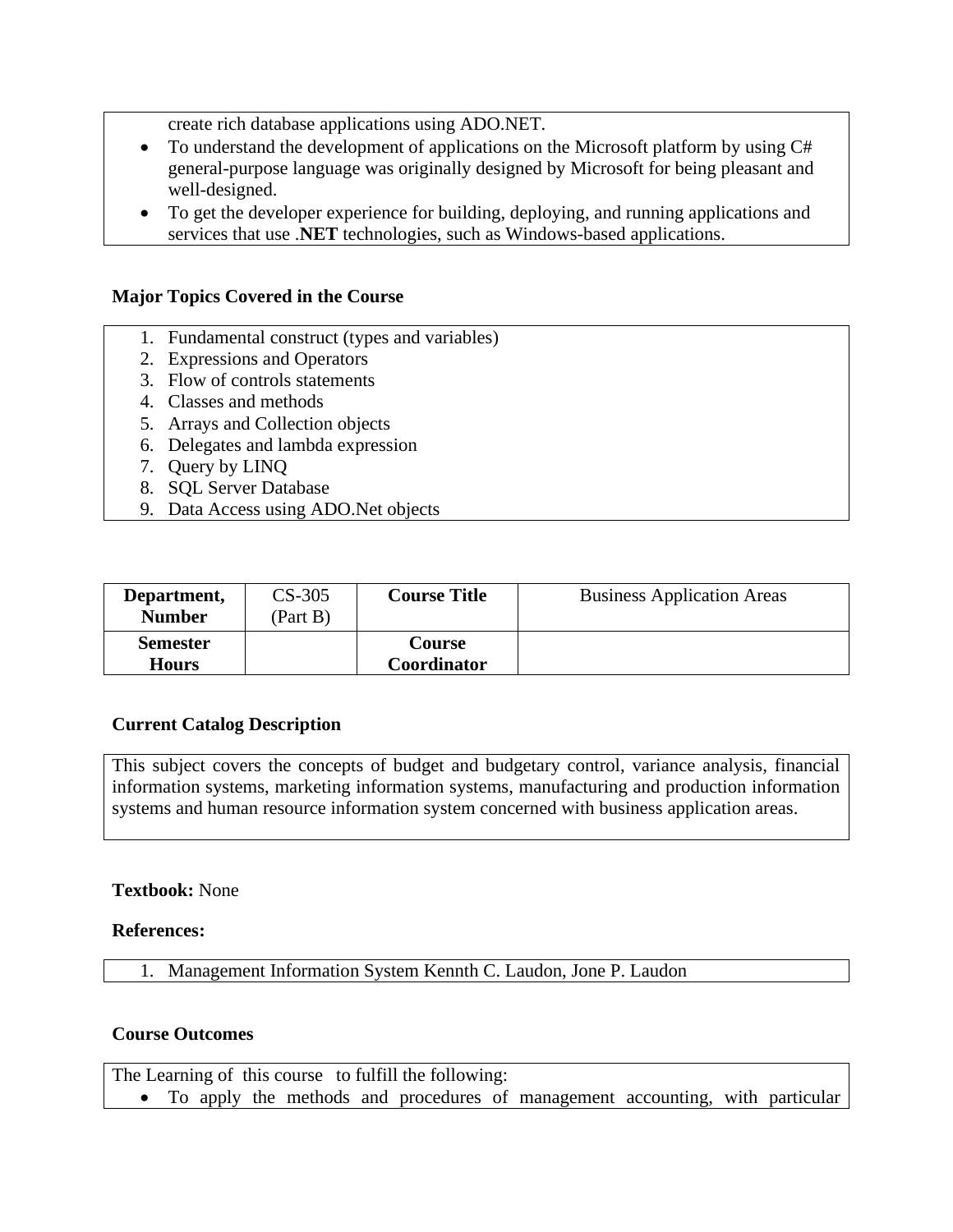reference to cost analysis, budgeting, process management, reporting and analytics.

- Introduce students to time value of money and its relationship to the objectives of financial management, rationale for using the time value of money, and simple and compound interest and how to calculate it, and also to understand the present value of the future payments.
- Ability to develop marketing strategies based on product, price, place and promotion objectives.
- Ability to communicate the unique marketing mixes.
- Make management level decisions within a manufacturing environment including operations management, supply chain management and lean manufacturing.
- Analyze planning, professional and engineering decisions within a manufacturing environment.
- Contribute to the development, implementation, and evaluation of employee recruitment, selection, and retention plans and processes.
- Administer and contribute to the design and evaluation of the performance management program.

#### **Major Topics Covered in the Course**

The student should study this course, which explains-

- 1. Cash Budget, Variance Analysis and Capital Budgeting
- 2. Basic business functional areas ( Financial , Marketing , Manufacturing and Production , and Human Resource Management );
- 3. How a business works in operational , tactical , and strategic levels of each functional area;
- 4. How information systems fit into business operations and how they are related.

#### **Grading Procedures:** (First Semester)

Your performance in this class will be evaluated using your scores for attendance, assessments, assignments and lab examination or Project and Examination.

|                       | <b>Advanced Database Programming</b> | <b>Business Application Area</b> |
|-----------------------|--------------------------------------|----------------------------------|
| Attendance            | 10%                                  | 5%                               |
| Assessment            | 10%                                  | 5%                               |
| (Class Participation) |                                      |                                  |
| Assignment            | 10%                                  |                                  |
| Tutorial /Assignment  |                                      | 10%                              |
| Lab Examination       | 20%                                  |                                  |

Assessment Plan for the Course (First Semester)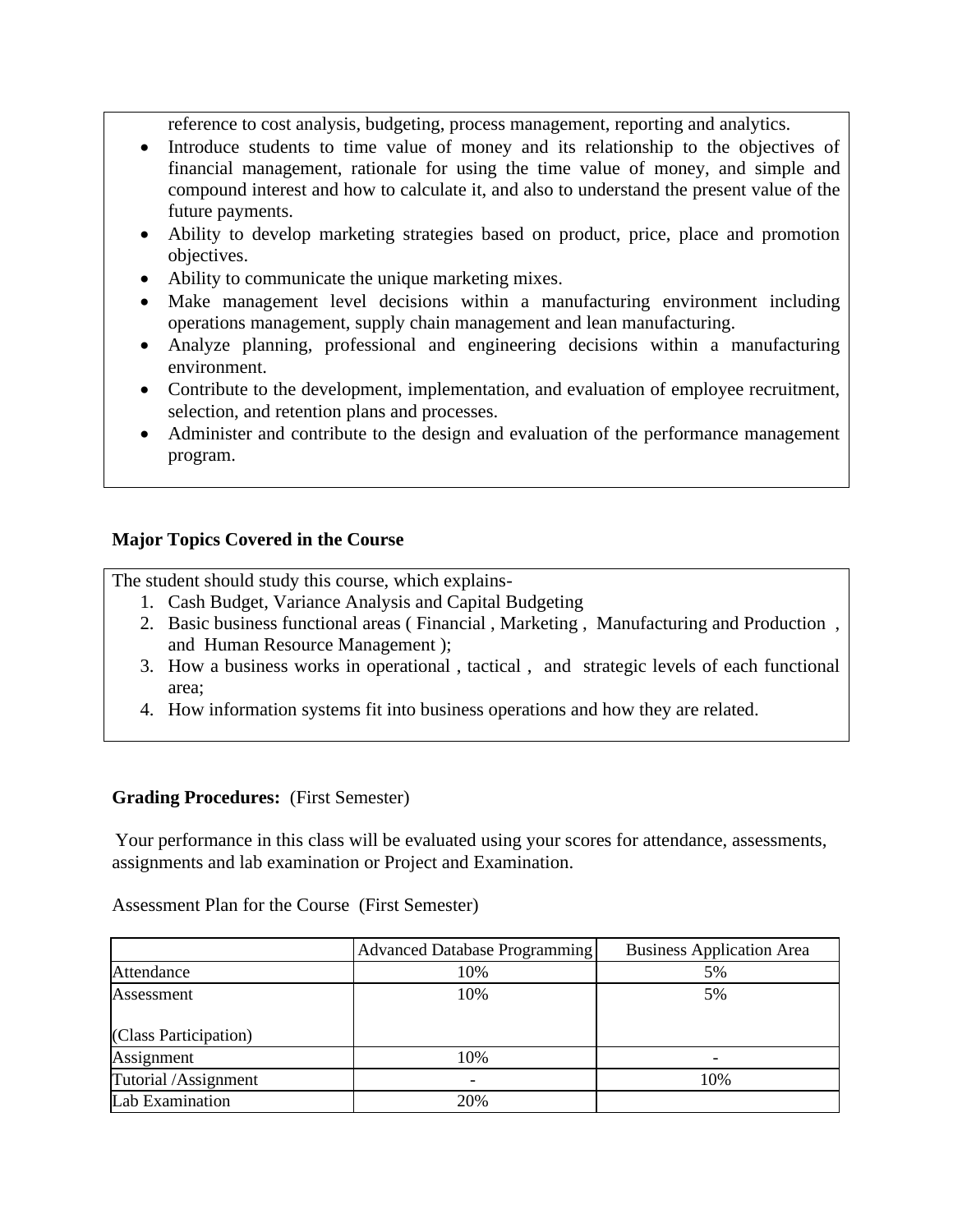|  | E | $\gamma_{06}$ |
|--|---|---------------|
|--|---|---------------|

## **Grading Procedures:** (Second Semester)

.

Your performance in this class will be evaluated using your scores for attendance, assessments, assignments and lab examination or Project and Examination.

### Assessment Plan for the Course (Second Semester)

|                                         | Advanced Database Programming | <b>Business Application Area</b> |
|-----------------------------------------|-------------------------------|----------------------------------|
| Attendance                              | 10%                           | 5%                               |
| <b>Assessment (Class Participation)</b> | 10%                           | 5%                               |
| Assignment                              | 10%                           |                                  |
| Tutorial /Assignment                    |                               | 10%                              |
| Project                                 | 20%                           |                                  |
| Exam                                    |                               | 30%                              |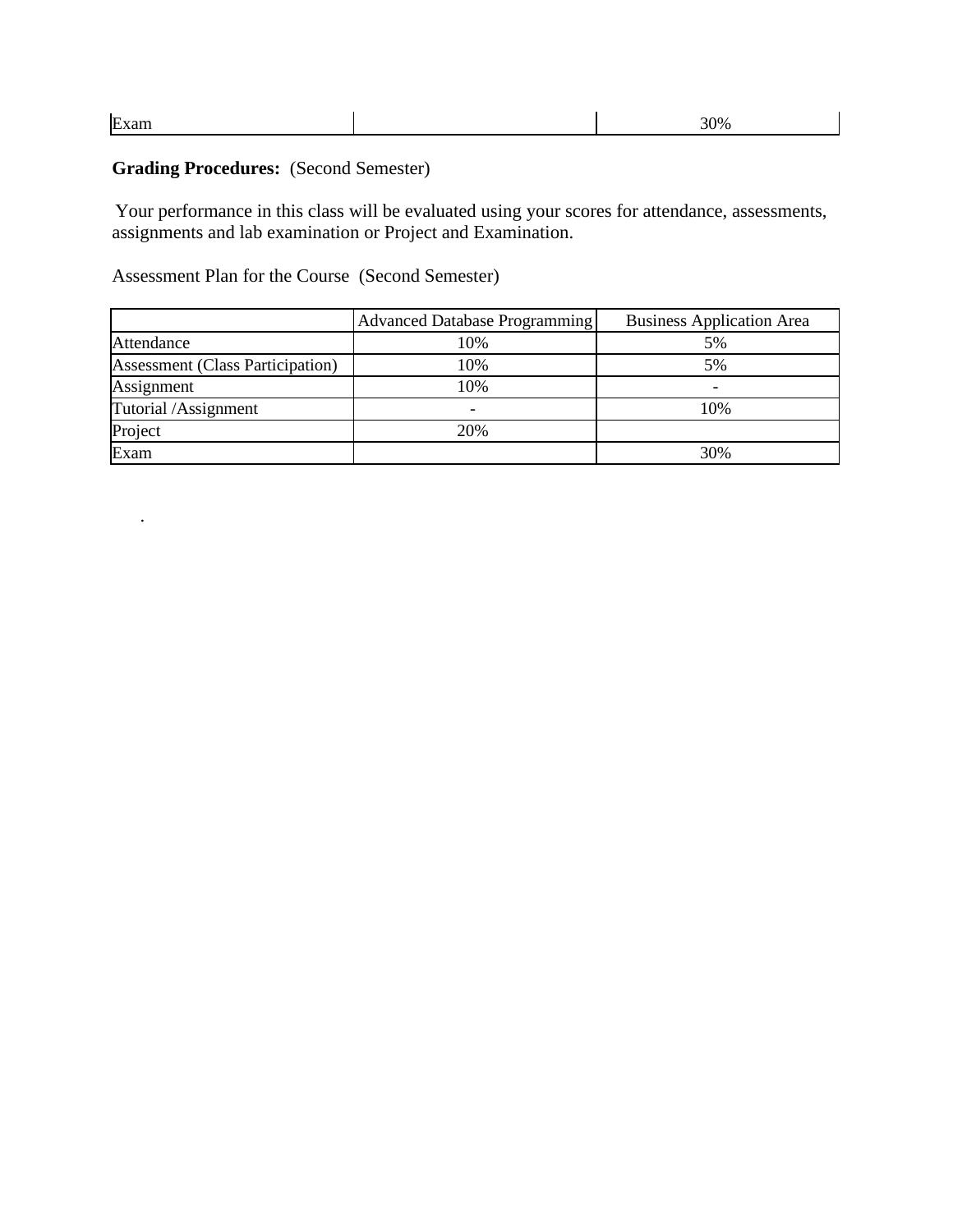### **CS-305 : Part A- Advanced Database Programming First Semester Periods: (50 minutes) 45 periods for 15 Weeks**

| No. | Content                                                 | Page | Period | Detail Lecture Plan |
|-----|---------------------------------------------------------|------|--------|---------------------|
|     |                                                         | No.  |        |                     |
| 1.  | Introduction to C# and Console Application              |      |        |                     |
| 2.  | C# Data Types, Variables, and Constants<br>C# Operators |      |        |                     |
| 3.  | C# Methods and Program Controls Statements              |      |        | Assignment 1        |
| 4.  | C# LINQ                                                 |      |        | Assignment 2        |
| 5.  | C# OOP Concepts and Classes                             |      |        | Assignment 3        |
| 6.  | <b>C# Collection Classes</b>                            |      |        | Assignment 4        |
| 7.  | <b>C# Generics Classes</b>                              |      |        | Assignment 5        |
| 8.  | <b>Window Form Application Project</b>                  |      |        |                     |
| 9.  | <b>Window Form Application Project</b>                  |      |        | Assignment 6        |
| 10. | Mini Project                                            |      |        |                     |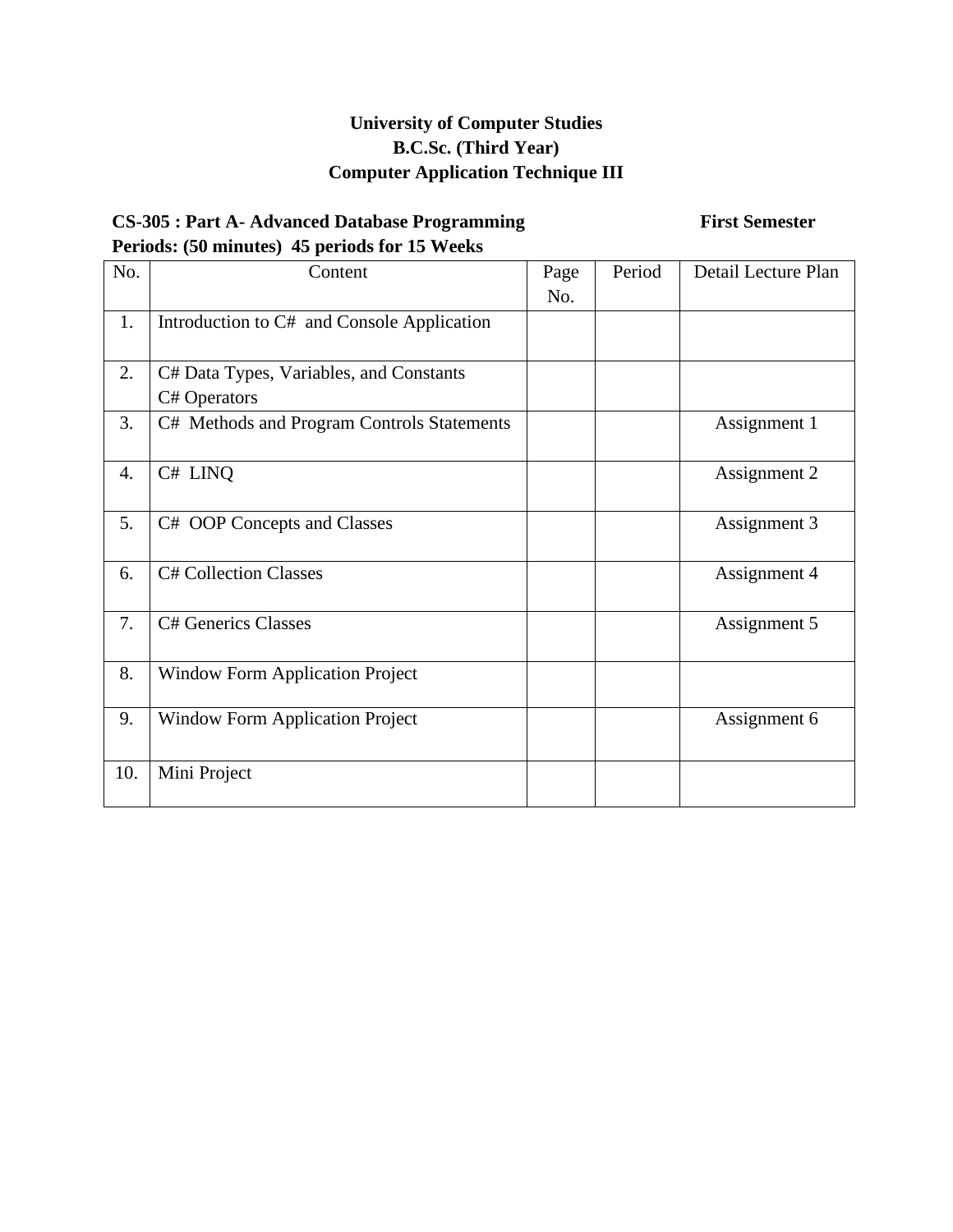## **CS-305 : Part A- Advanced Database Programming First Semester Periods: (50 minutes) 15 periods for 15 Weeks**

| No. | Content                               | Page | Period       | Detail Lecture Plan |
|-----|---------------------------------------|------|--------------|---------------------|
|     |                                       | No.  |              |                     |
| 1.  | Budget & Budgetary Control            |      | $\mathbf{1}$ |                     |
|     | (Cash budget)                         |      |              |                     |
| 2.  | <b>Budget &amp; Budgetary Control</b> |      | 1            |                     |
|     | (Cash budget)                         |      |              |                     |
| 3.  | <b>Budget &amp; Budgetary Control</b> |      | $\mathbf{1}$ | Assignment 1        |
|     | (Cash budget)                         |      |              |                     |
| 4.  | Variance Analysis                     |      | $\mathbf{1}$ |                     |
| 5.  | Variance Analysis                     |      | $\mathbf{1}$ | Assignment 2        |
|     |                                       |      |              |                     |
| 6.  | <b>Financial Information System</b>   |      | $\mathbf{1}$ |                     |
|     |                                       |      |              |                     |
| 7.  | <b>Financial Information System</b>   |      | $\mathbf{1}$ |                     |
|     |                                       |      |              |                     |
| 8.  | Capital budgeting methods             |      | $\mathbf{1}$ |                     |
|     | -Discounted Cash flow methods         |      |              |                     |
| 9.  | Capital budgeting methods             |      | $\mathbf{1}$ |                     |
|     | -Discounted Cash flow methods         |      |              |                     |
| 10. | Capital budgeting methods             |      | $\mathbf{1}$ |                     |
|     | -Discounted Cash flow methods         |      |              |                     |
| 11. | Capital budgeting methods             |      | $\mathbf{1}$ |                     |
|     | -Discounted Cash flow methods         |      |              |                     |
| 12. | Capital budgeting methods             |      | $\mathbf{1}$ |                     |
|     | -Non-Discounted Cash flow methods     |      |              |                     |
| 13. | Capital budgeting methods             |      | $\mathbf{1}$ |                     |
|     | -Non-Discounted Cash flow methods     |      |              |                     |
| 14. | Capital budgeting methods             |      | $\mathbf{1}$ | Assignment 3        |
|     | -Non-Discounted Cash flow methods     |      |              |                     |
| 15. | <b>Review Exercises</b>               |      |              |                     |
|     |                                       |      |              |                     |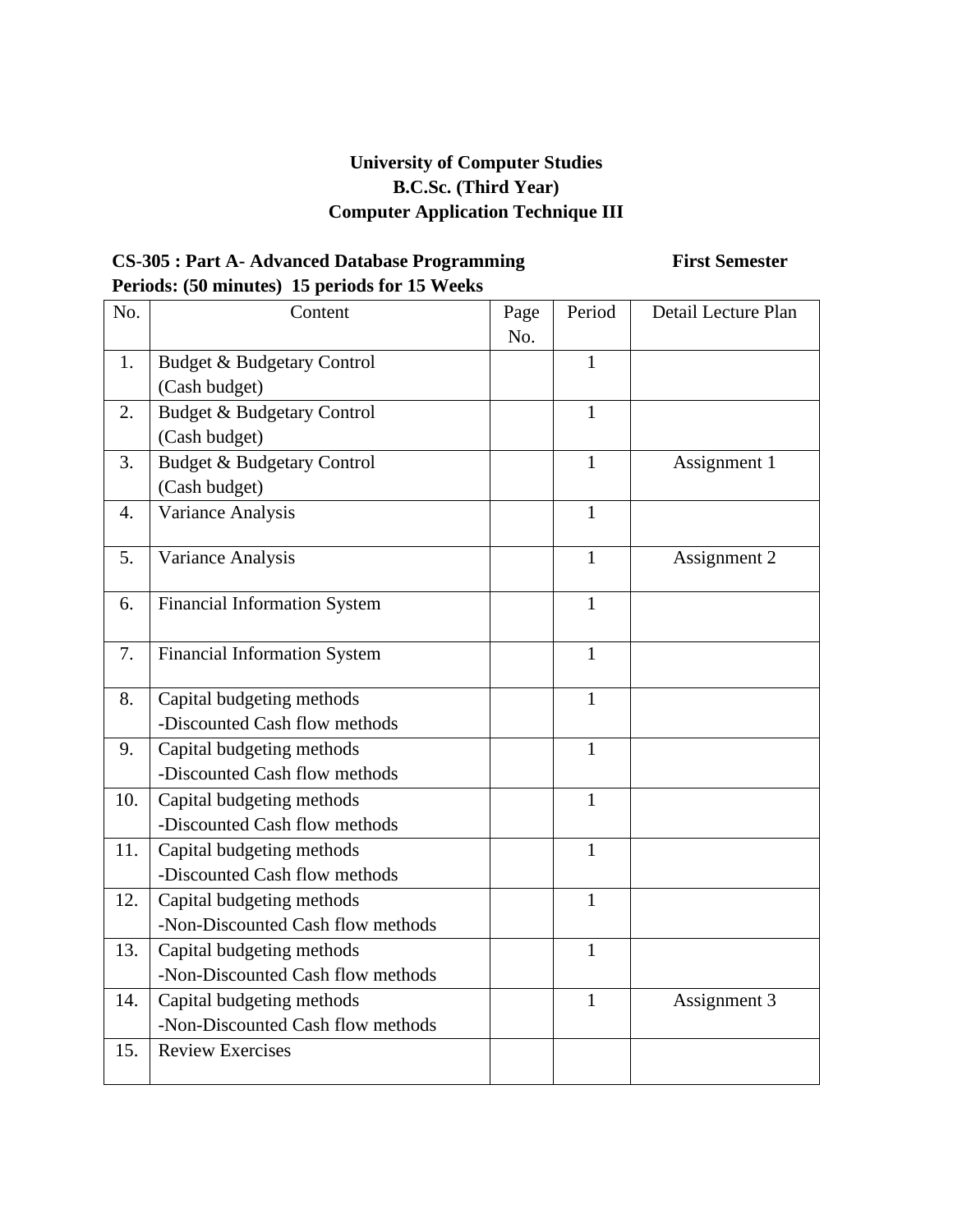## **CS-305 : Part A- Advanced Database Programming Second Semester**

#### **Periods: (55 minutes) 52.5 periods for 15 Weeks**

| No. | Content                                                                                                     | Page<br>No. | Period         | Detail Lecture Plan |
|-----|-------------------------------------------------------------------------------------------------------------|-------------|----------------|---------------------|
|     |                                                                                                             |             |                |                     |
| 1.  | Chapter I: Introducing ADO NET                                                                              |             | 3              |                     |
| 2.  | Chapter I: Introducing ADO NET                                                                              |             | 3              |                     |
| 3.  | Chapter II: ADO.NET Objects                                                                                 |             | 3              |                     |
|     | 2.1 The SqlCommand Object                                                                                   |             |                |                     |
| 4.  | 2.2 The SqlConnection Object                                                                                |             | 3              | Assignment 1        |
| 5.  | 2.3 The SqlDataReader Object                                                                                |             | 3              |                     |
| 6.  | 2.4 Working with Disconnected Data - The<br>DataSet and SqlDataAdapter<br>2.5 Adding Parameters to Commands |             | 3              |                     |
| 7.  | 2.6 The SqlParameter Object<br>2.7 The CommandBuilder Object                                                |             | $\overline{3}$ |                     |
| 8.  | 2.8 To populate DataGridView, GridView with<br>SQL statement                                                |             | 3              | Assignment 2        |
| 9.  | Exercises with ADO.NET Objects                                                                              |             | 3              |                     |
| 10. | Exercises with ADO.NET Objects                                                                              |             | 3              | Assignment 3        |
| 11. | ASP.NET with C#<br>(Sample Project)                                                                         |             | $\overline{3}$ |                     |
| 12. | ASP.NET with C#<br>(Sample Project)                                                                         |             | $\overline{3}$ |                     |
| 13. | ASP.NET with C#<br>(Sample Project)                                                                         |             | 3              |                     |
| 14. | Mini Project Assignment (ASP.Net)                                                                           |             | 3              |                     |
| 15. | <b>Project Presentation</b>                                                                                 |             | 3              |                     |